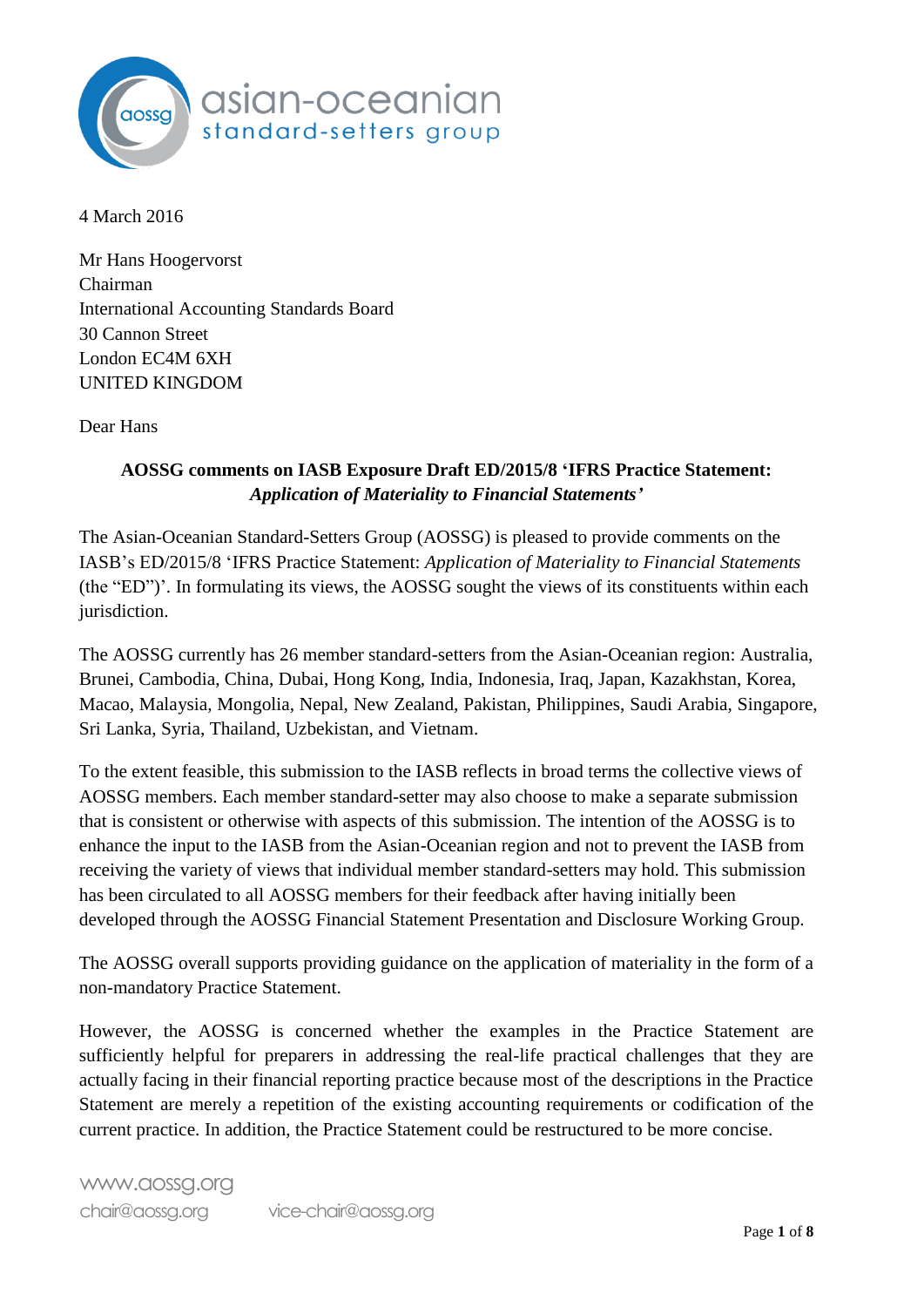

AOSSG members have mixed views for the timing of issue of the Practice Statement.

For our detailed comments, please see Appendix.

The AOSSG hopes that our comments will be helpful for the IASB's future deliberations. If you have any questions, please feel free to contact me.

Yours sincerely,

Juzy -

Jee In Jang AOSSG Chair AOSSG Financial Statement Presentation and Disclosure Working Group Leader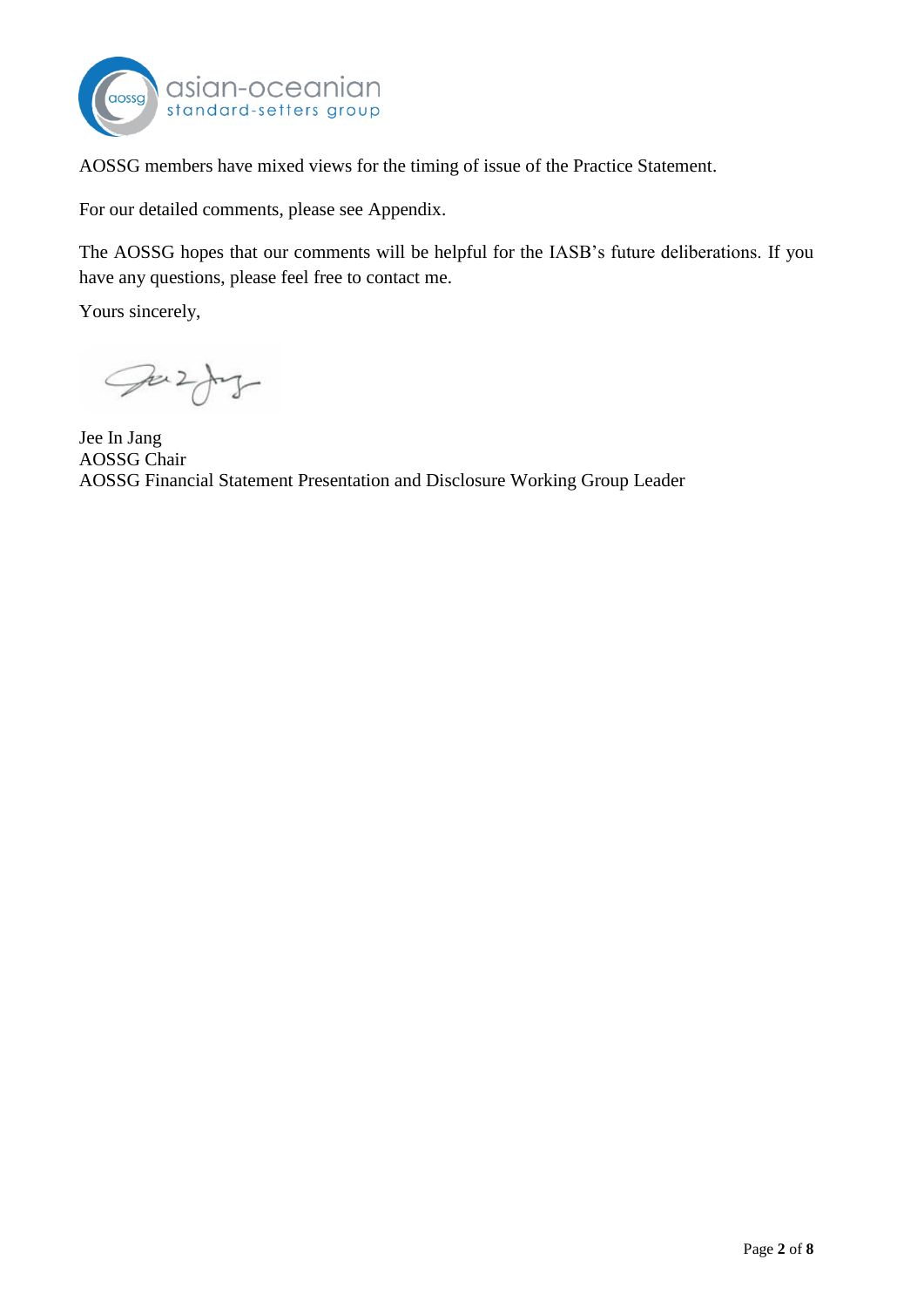

## **APPENDIX – Detailed comments from the AOSSG on IASB ED/2015/8 'IFRS Practice Statement:** *Application of Materiality to Financial Statements'*

#### **Question 1—Form of the guidance**

**A Practice Statement is not a Standard. The IASB's reasoning for issuing guidance on applying the concept of materiality in the financial statements in the form of a nonmandatory Practice Statement is set out in paragraphs BC10–BC15.**

- **(a) Do you think that the guidance should be issued as non-mandatory guidance? Why or why not?**
- **(b) Do you think that a Practice Statement is the appropriate form for non-mandatory guidance on applying the concept of materiality? Why or why not? If not, what alternative(s) do you propose and why?**
- 1. The AOSSG overall supports the issue of guidance in the form of a non-mandatory practice statement because mandatory guidance may have the potential to cause conflict with regulations in jurisdictions.
- 2. However, at least one member does not support the proposal to issue the guidance of materiality in the form of a Practice Statement, but considers educational material to be a more appropriate form of guidance. They are of the view that many of the descriptions in the ED do not provide practical guidance that could address real-life practical challenges, but may be helpful to 'educate' others about what the application of materiality concept to financial statements is all about. They also suggest that some of the descriptions in the ED (e.g. paragraphs 30, 32 and 43 which the IASB seems to expect financial statements preparers and auditors to comply with) be instead included in IAS 8 *Accounting Policies, Changes in Accounting Estimates and Errors* or a planned general disclosure standard as part of the authoritative guidance.

### **Question 2—Illustrative example**

**Do you find the examples helpful in the [draft] Practice Statement? Do you think any additional practical examples should be included? If so, what scenarios should the examples address? Please be as specific as possible and explain why those example(s) would be helpful to entities.**

- 3. Although additional practical examples would provide useful guidance, these examples should not be too specific or prescriptive because it would hinder preparers from using their judgement in applying the concept of materiality. The IASB could provide examples and guidance focussing on areas that require critical judgements and where judgement is most difficult to exercise regarding the application of materiality, as follows:
	- Whether, and if so, how to present or disclose information in the financial statement or in the notes;
	- Whether, and if so, how to disaggregate information;
	- Illustrating the decisions to omit immaterial information from the financial statements so as not to over-emphasise the need to provide disclosures;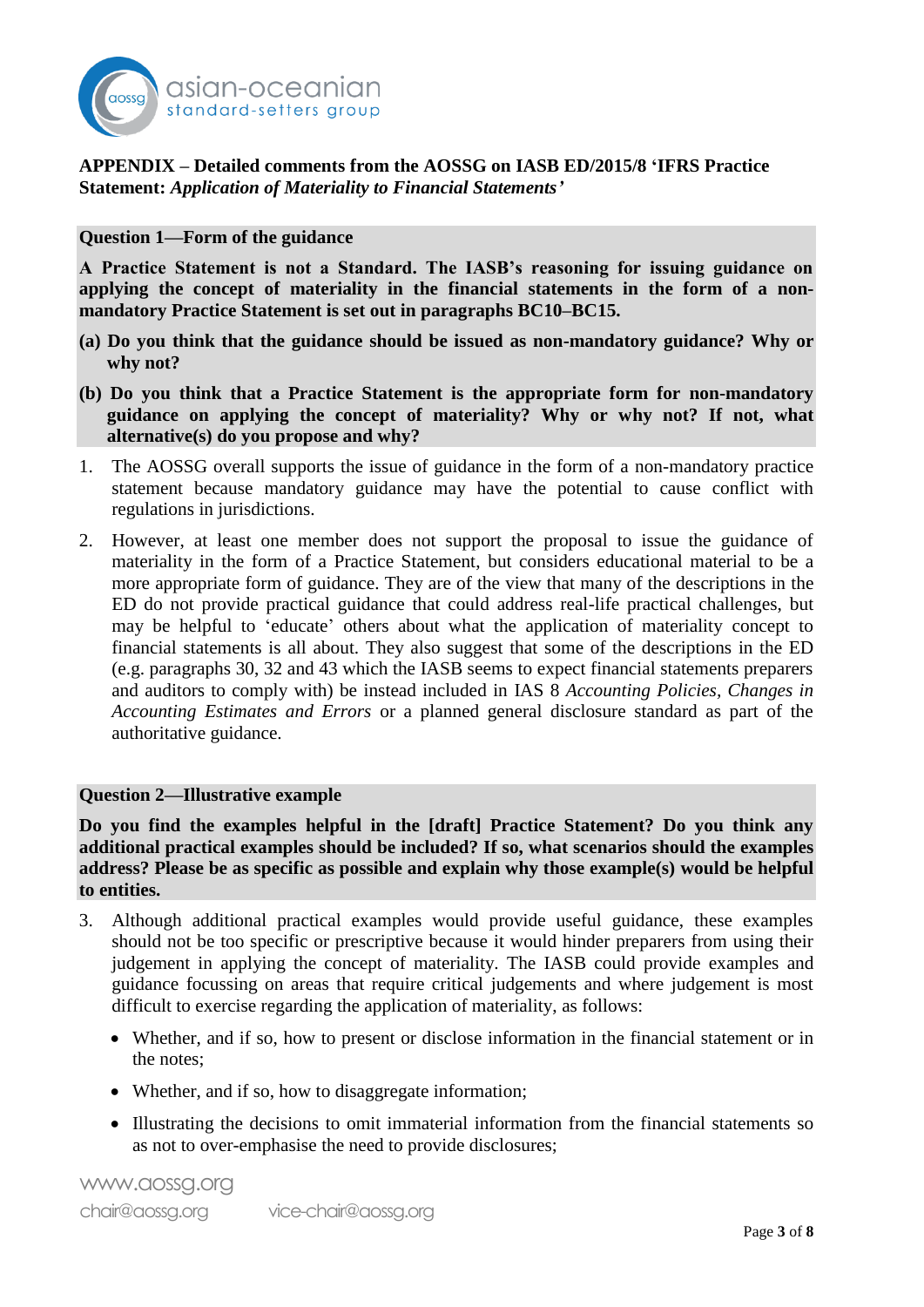

- Whether, and if so, how to disclose information for the purpose of the interim financial reporting. For example, whether an item that is material during the interim period, but immaterial to the annual financial statements, should be disclosed only in the interim financial statements or in both interim and annual financial statements and whether an item that is immaterial during the interim period, but expected to be material to the annual financial statements, should be disclosed only in the annual financial statements or in both;
- Related party transactions conducted on 'market terms', involving small sums;
- Exercising judgement when preparing qualitative disclosures. For example, financial risk management objectives and policies, and the various risk analyses under IFRS 7 *Financial Instruments: Disclosures*; objectives, policies and processes for capital management as required by IAS 1 *Presentation of financial Statements*; and significant judgements and major sources of estimation uncertainty under IAS 1; and
- How the materiality of obscured material information is evaluated when management assesses whether misstatements obscure material information or not.

# **Question 3—Content of the [draft] Practice Statement**

**The [draft] Practice Statement proposes guidance in three main areas:**

- **(a) characteristics of materiality;**
- **(b) how to apply the concept of materiality in practice when presenting and disclosing information in the financial statements; and**
- **(c) how to assess whether omissions and misstatements of information are material to the financial statements.**

**It also contains a short section on applying materiality when applying recognition and measurement requirements.**

**Please comment on the following and provide any suggestions you have for improving the [draft] Practice Statement:**

- **(a) Do you think that any additional content should be included in the Practice Statement? If so, what additional content should be included and why?**
- **(b) Do you think the guidance will be understandable by, and helpful to, preparers of financial statements who have a reasonable level of business/accounting knowledge and IFRS? If not, which paragraphs/sections are unclear or unhelpful and why?**
- **(c) Are there any paragraphs/sections with which you do not agree? If so, which paragraphs/sections are they and why?**
- **(d) Do you think any paragraphs/sections are unnecessary? If so, which paragraphs/sections are they and why?**
- **(e) Do you think any aspects of the guidance will conflict with any legal requirements related to materiality within your jurisdiction, or a jurisdiction in which you file financial statements?**

### **(a) Additional contents should be included**

4. The AOSSG suggests that further examples and additional contents be included in the Practice Statement as follows: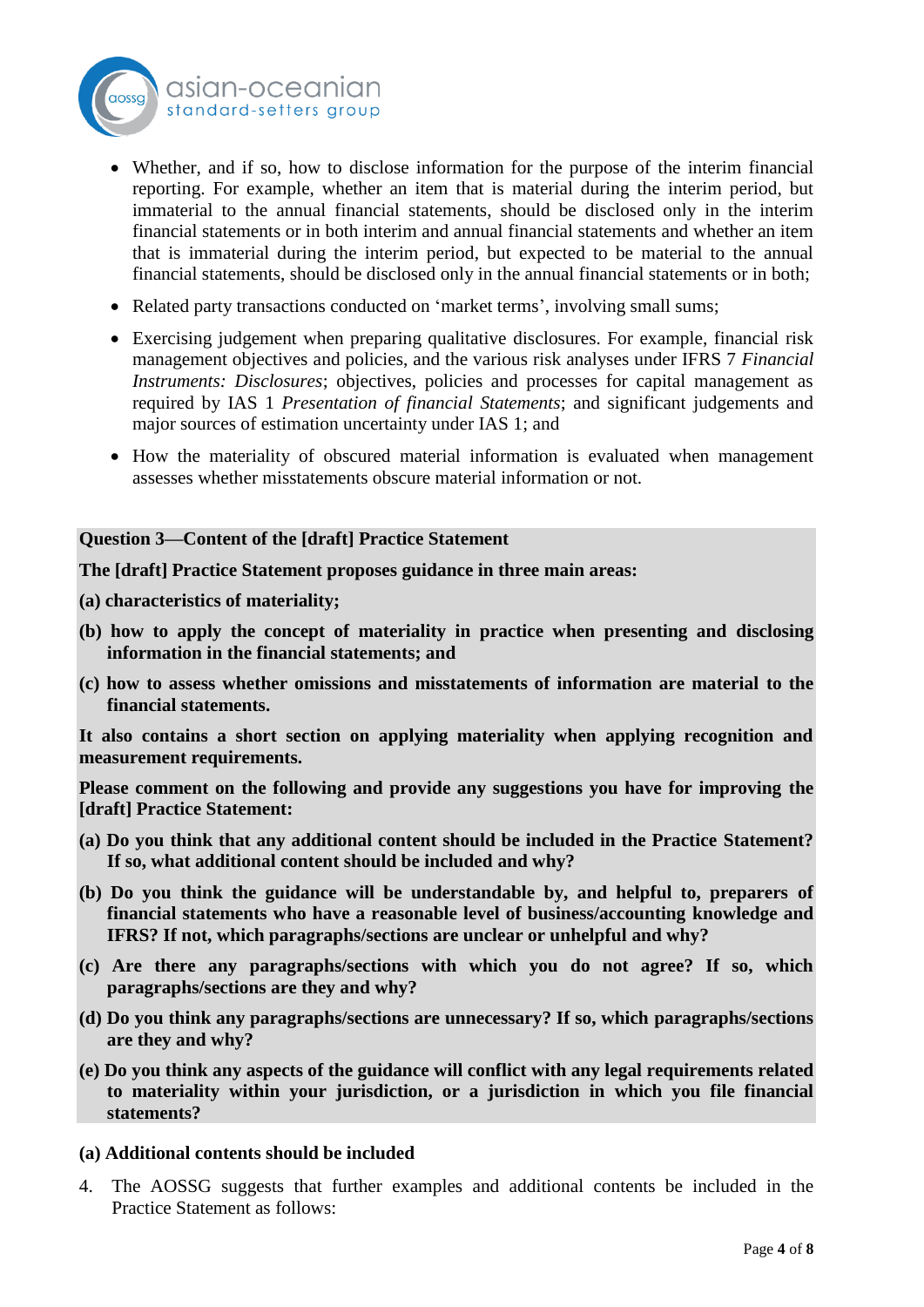

- Guidance on how to determine an appropriate quantitative threshold for materiality. A quantitative threshold should be determined differently, depending on respective contexts in which an entity is situated. Yet, it would be helpful if the proposed document illustrates possible ways as to how to establish a quantitative threshold in respective circumstances that would facilitate judgements as to what level of detail is needed for information (that is, whether, and if so how, to disaggregate or aggregate information).
- Application of materiality to accounting policies: if an item is sufficiently material to warrant separate presentation in the financial statements, whether the disclosure of the related accounting policy is necessarily material.
- Situation where the nature of information on an item itself is sufficiently material such that the information is considered to be material regardless of the size of the item.
- Situation where information on an item was considered to be immaterial for the prior periods, but information on the item has become material for the current period.
- Information about going concern and estimation uncertainties: Such information has an inherent tendency to be material, rather than not. The guidance would be more robust if it were to illustrate situations where such disclosure may not provide useful information.
- Flow chart that shows due process of determining materiality would be helpful for management's judgement.
- Various IFRSs employ terminology such as "major", "significant", "key" and "at a minimum". It would be useful for the Practice Statement to address the interaction between "material" and IFRS terminology that implies materiality.
- The Practice Statement provides guidance mainly with regard to presentation and disclosure rather than recognition and measurement. Therefore, the IASB should make this clear upfront in the document, for example, within the objective of the Practice Statement.
- The IASB should clarify how the proposed guidance would apply to other references to materiality in IFRS that are unrelated to omissions or misstatements (e.g. material adverse change in paragraph B10(d) of IFRS 7 *Financial Instruments: Disclosures*, and material right to customers in paragraph 26(j) of IFRS 15 *Revenue from Contracts with Customers*).

### **(b) Understandability and helpfulness of the proposed guidance**

5. The AOSSG considers that the Practice Statement will be understandable by preparers of financial statements. However, AOSSG members are concerned about whether the examples in the Practice Statement are sufficiently helpful for preparers in addressing the real-life practical challenges that they are actually facing in their financial reporting practice because most of the descriptions in the Practice Statement are merely a repetition of the existing accounting requirements or codification of the current practice.

### **(c) Paragraphs or sections that should be amended**

- 6. AOSSG members have expressed concerns about the following paragraphs and sections:
	- The IASB is still considering the issue of cross-reference in its Principles of Disclosure project. However, the Practice Statement prematurely generalizes that it applies to information that is incorporated by cross-reference. Therefore, the IASB needs to put a hold on the mention of cross-reference in the Practice Statement, so as not to give rise to misunderstanding in practice.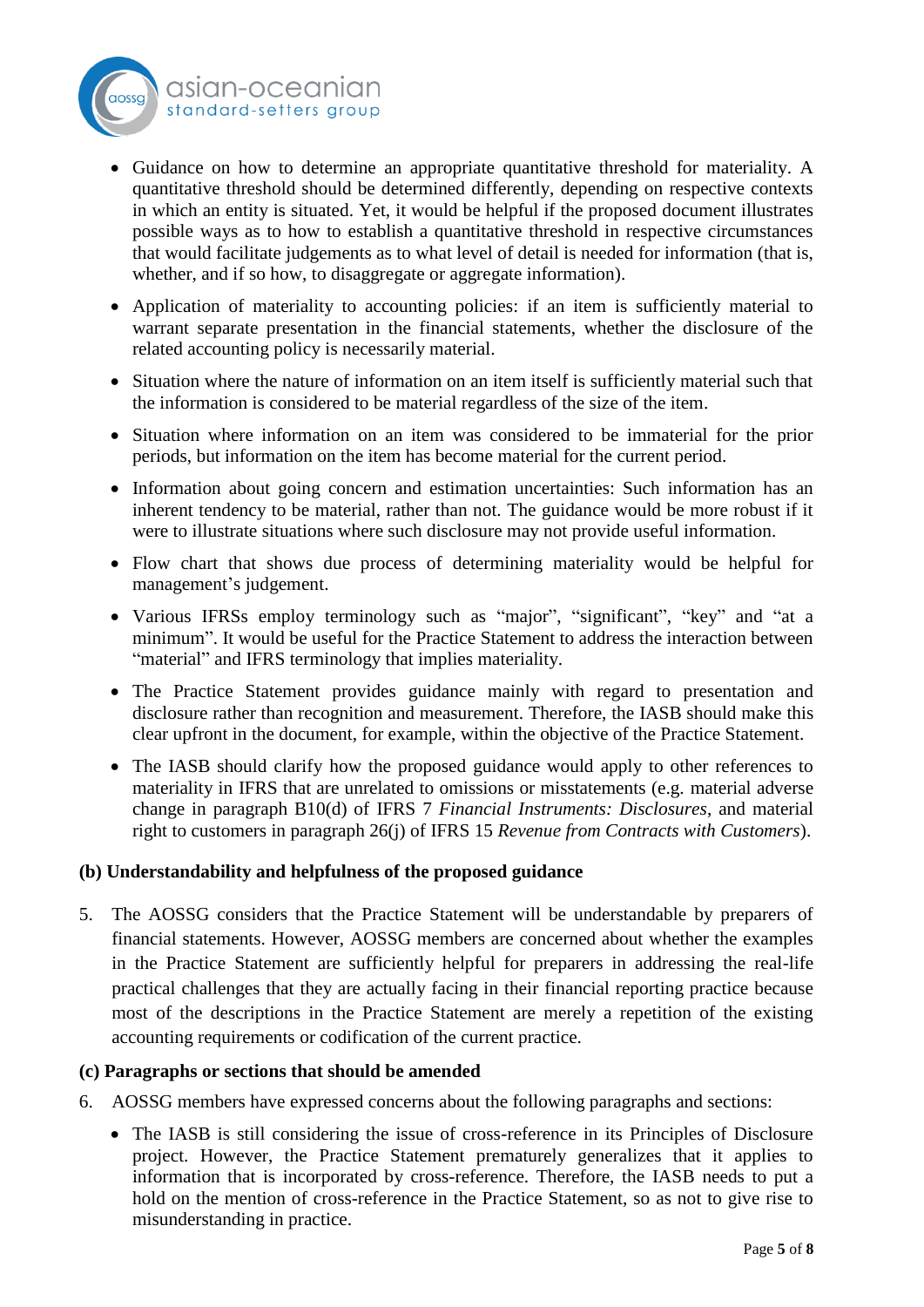



- The objective of the Practice Statement should include explicit references to other stakeholders who could influence how management would apply materiality in financial statements. The Practice Statement should aim to promote a better understanding of materiality and positive behavioural changes for all parties involved in the issue, use or review of financial statements.
- The last sentence of paragraph 9 should be rephrased to avoid giving the impression that there is a free choice between presenting material information in the primary financial statements or in the accompanying notes.
- Paragraph 22(a) provides an example that an entity should consider information about users' expectations when identifying whether the information is or is not useful to the primary users. Although this is only an example, in practice it would be difficult and onerous, especially in a litigation environment, for an entity to predict what the users' expectations are in view that different users would have different expectations.
- The wording in paragraph 23 is not clear, specifically the focus of the materiality assessment. It would be helpful if the IASB provides further clarity to paragraph 23, i.e. clarifying whether materiality assessment should add predictive value or confirmatory value or both. In addition, it would be helpful if the IASB explains the intention of this paragraph in the Basis for Conclusions.
- Regarding paragraph 39(a), it would be more desirable if the level of granularity of disclosures is specified at the Standard level on this case. Hence, removing the example or replacing the example with a different example is preferable.
- Regarding paragraphs 45-48, in light of recent efforts addressing disclosure-overload, it would be helpful if the IASB further explains what factors could affect the judgements possibly supplemented by additional illustrative examples.
- Paragraph 57 is confusing, because descriptions in the paragraph seem conflicting with each other. The assessment of whether and how information should be disclosed in the financial statements will not change on the basis of the availability of other information from publicly accessible resources, because consideration of other publicly available sources would blur the scope of responsibilities of management and auditors on the financial statements.
- Regarding paragraph 59, it would be helpful if the IASB provides additional descriptions about the difference of the context and objective of applying materiality concept to interim financial reporting and annual financial reporting.
- Regarding paragraphs 63-66, it would be desirable if the IASB explains how to differentiate between practical expedients in recognition and measurement that management can consider in developing its internal record-keeping procedures and practical expedients as simplified accounting treatments for cost-benefit reasons. In addition, the IASB should consider the inclusion of practical expedients in the more recent Standards, such as the 'portfolio approach' in IFRS 15 and IFRS 16 *Leases,* to the extent they do not contradict the concept of materiality. There is no compelling reason why they could not be a practical expedient for the assessment of materiality in IFRS, but merely a practical expedient for specific Standards.

# **(d) Unnecessary paragraphs or sections**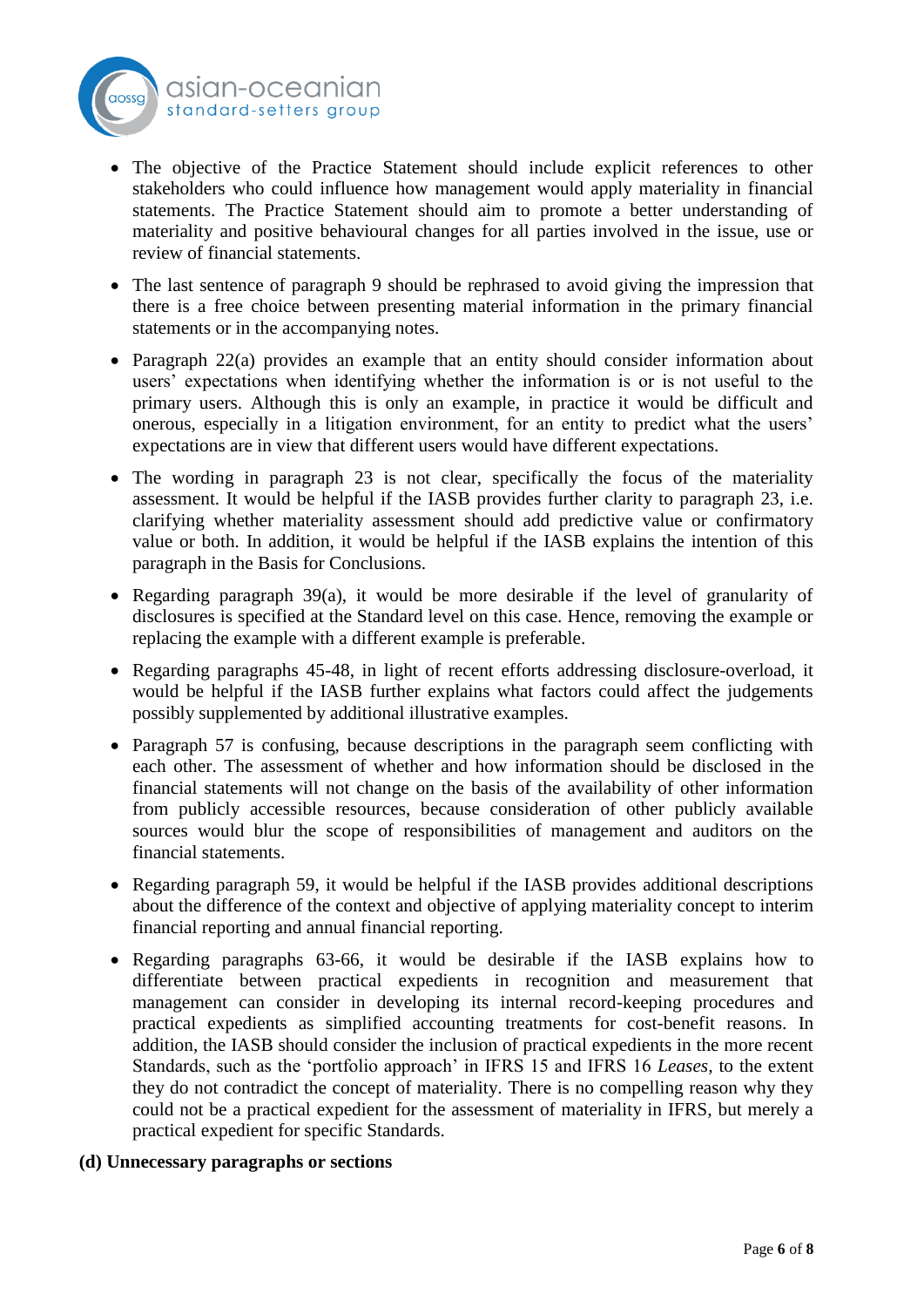

- 7. The AOSSG notes that many paragraphs in the Practice Statement just quote paragraphs in existing IFRS, and suggests alternative ways to make the Practice Statement concise for better structure of it as follows:
	- Referring to the relevant IFRS rather than quoting extracts from it (e.g. paragraph 60 could simply make reference to paragraphs 23 and 24 of IAS 34 *Interim Financial Reporting*) and removing repetitive content from the Practice Statement (e.g. paragraph 29 is largely repeated in paragraph 56); and
	- Placing core contents in the body of the Practice Statement in a concise way and placing factors to be considered for judgement and other explanations in the Basis for Conclusions.

### **(e) Aspects of the guidance that will conflict with legal requirements**

8. The AOSSG is not aware of any legal requirements in AOSSG member jurisdictions that would be in conflict with the proposed guidance.

#### **Question 4—Timing**

**The IASB plans to issue the Practice Statement before the finalisation of its Principles of Disclosure project.**

**The IASB has tentatively decided to include a discussion on the definition of materiality, and whether there is a need to change or clarify that definition within IFRS, in the Discussion Paper for its Principles of Disclosure project (expected to be issued early in 2016). Nevertheless, the IASB thinks that to address the need for guidance on the application of materiality, it is useful to develop the Practice Statement now.**

**The IASB does not envisage that the discussion about the definition of materiality or any other topics in its Principles of Disclosure project will significantly affect the content of the Practice Statement. Nevertheless, the IASB will consider whether any consequential amendments to the Practice Statement are necessary following the completion of the Principles of Disclosure project. Do you agree with this approach?**

- 9. AOSSG members have mixed views on the timing of issue of the Practice Statement:
	- Support the proposed approach, as the definition of materiality is unlikely to be significantly changed by the forthcoming Discussion Paper for Principles of Disclosure project;
	- Issue the Practice Statement following the issue of a revised Conceptual Framework, to avoid having to consequentially update the Practice Statement soon after its issue to reflect revised Conceptual Framework text; and
	- Issue the proposed document following the completion of other relevant works of the Disclosure Initiative (possibly after the completion of the Principle of Disclosure project), considering the high degree of interaction between what should be stated in the document and other relevant works of the Disclosure Initiative (for example, whether and how to establish disclosure objectives in individual Standards). Delaying the issue of this guidance minimizes the risks of changing the document multiple times in a relatively short period of time.